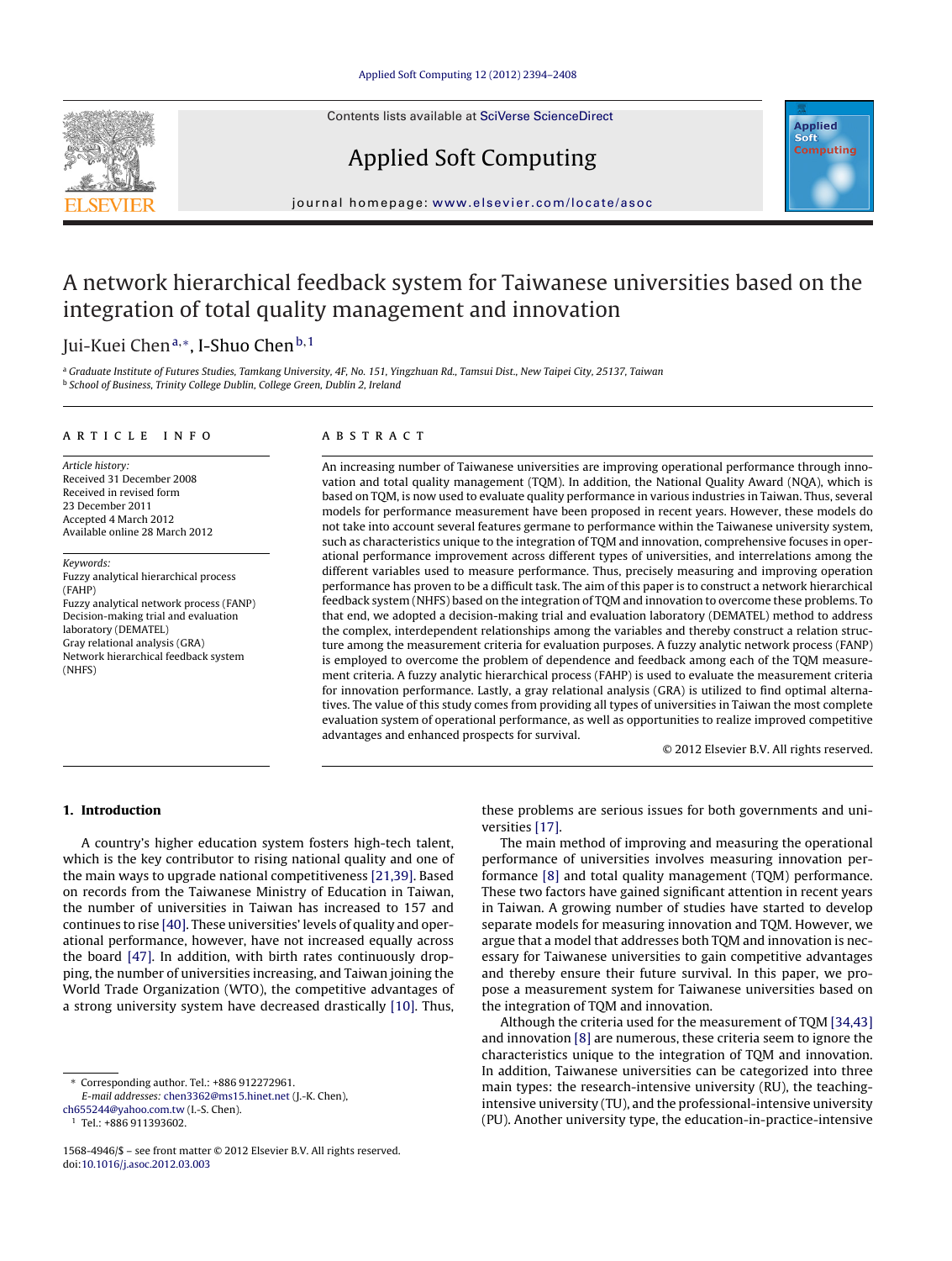university (EIPU), has recently emerged. It focuses on operations performance improvement while conducting TQM and innovation independently from one another [\[9\].](#page--1-0) In addition, the measurement criteria proposed in the literature are assumed to be independent of each other, even though this separation does not reflect real world circumstances [\[38\].](#page--1-0) To maximize the evaluation and improvement of operational performance in Taiwanese universities, measurement criteria must consider characteristics related to the integration of TQM and innovation, the comprehensive focuses across the four types of universities in terms of operational performance, and the interrelationships among the criteria.

To overcome these problems and construct a useful model, a decision-making trial and evaluation laboratory (DEMATEL) method is used to address the complex interdependent relationships of TQM and to construct a relation structure that includes the measurement criteria for evaluation purposes. A fuzzy analytic network process (FANP) is employed to overcome the problems of dependence between and feedback among TQM measurement criteria. A fuzzy analytic hierarchical process (FAHP) is used to evaluate the measurement criteria for innovation performance based on the effects of TQM criteria. The FANP and FAHP methods are widely used for multiple-criteria decision making, and the practical applications reported in the literature have demonstrated related advantages with regard to handling unquantifiable/qualitative criteria and obtaining reliable results [\[6–8\].](#page--1-0) Finally, gray relational analysis (GRA) is utilized to find optimal alternatives based on weights of innovation criteria. Unlike the overly subjective nature of the simple average weighted method (SAW), the GRA method has been adopted largely due to its proficiency in uncertainty information management and its simple calculations [\[53\].](#page--1-0) Hence, we

#### **Table 1** Criteria for TQM.

combine the DEMATEL, the fuzzy ANP, the fuzzy AHP and the GRA approaches to construct a network hierarchical feedback system (NHFS) based on the integration of TQM and innovation.

The remainder ofthis paper is organized as follows. An overview of total quality management and innovation is discussed in Section 2. Research methods are proposed in Section [3.](#page--1-0) Our empirical study is detailed in Section [4.](#page--1-0) Conclusions are discussed in the last section.

# **2. An overview of total quality management and innovation**

Because the aim of this paper is to construct a network hierarchical feedback system (NHFS) based on the integration of TQM and innovation for higher education, the mechanisms and evaluation criteria for both TQMand innovation proposed by past research are introduced in this section.

### 2.1. Total quality management (TQM)

There are various criteria for measuring TQM [\[43\].](#page--1-0) Based on previous research, the criteria for TQM are summarized in Table 1 [\[7\].](#page--1-0) In addition, many quality awards exist for rewarding TQM performance, such as the European Quality Award, the Malcolm Baldrige National Quality Award, the Asia-Pacific Business Excellence Standard, the Vietnam Quality Award, the QS 9000, and the IS 9000 [\[18\].](#page--1-0) These awards include various quality measurement criteria and play a (sometimes limited) role in standardizing the measurement of the overall quality of an organization [\[7\].](#page--1-0) In Taiwan, the National Quality Award (NQA) has been widely utilized to formally measure operational performance across different industries. The NQA takes into account leadership and operations ideals, strategy

| Authors                                        | <b>TOM</b> factors                                                                                                                                                                                                                                                                                      |
|------------------------------------------------|---------------------------------------------------------------------------------------------------------------------------------------------------------------------------------------------------------------------------------------------------------------------------------------------------------|
| Brah et al. (2000)                             | Top management support, customer focus, employee involvement, employee training, employee<br>empowerment, supplier quality management, process improvement, service design, quality<br>improvement rewards, benchmarking, cleanliness and organization, and customer satisfaction.                      |
| Antony et al. (2002)                           | Management commitment, role of the quality department, training and education, employee<br>involvement, continuous improvement, supplier partnership, product/service design, quality policies,<br>quality data and reporting, communication to improve quality, and customer satisfaction orientation. |
| Sila and Ebrahimpour (2002)                    | Top management commitment, employee involvement, employee empowerment, education and<br>training, teamwork, customer focus, process management, information and analysis systems, strategic<br>planning, open organization, a service culture, and especially process management.                       |
| Shieh and Wu (2002)                            | Leadership, human resource management, process management, supply chain management and<br>information management.                                                                                                                                                                                       |
| Sureshchandar et al. (2002)                    | Top management commitment and visionary leadership, human resource management, technical<br>systems, information and analysis systems, benchmarking, continuous improvement, customer focus,<br>employee satisfaction, union intervention, social responsibility, services capes, and service culture.  |
| Besterfield (2003)                             | Quality culture, the quality chain, quality assurance, commitment to continuous improvement, and the<br>support of top management.                                                                                                                                                                      |
| Prajogo and Sohal (2003b)                      | Product innovation impacts the performance of total quality management.                                                                                                                                                                                                                                 |
| Jacqueline et al. (2003)                       | Statistical process control, the commitment of top management, empowerment, and appropriate<br>culture.                                                                                                                                                                                                 |
| Wagner and Schaltegger (2004)                  | Leadership.                                                                                                                                                                                                                                                                                             |
| Kenneth and Cynthia (2004), Escrig-Tena (2004) | Financial performance.                                                                                                                                                                                                                                                                                  |
| Ozden and Birsen (2006)                        | Customer focus, continuous improvement, and teamwork.                                                                                                                                                                                                                                                   |
| Nusrah et al. (2006)                           | Employee empowerment, information and communication, customer focus, and continuous<br>improvement.                                                                                                                                                                                                     |
| Ismail (2006)                                  | Leadership, strategic planning, customer focus, information and analysis, human resource management,<br>process management, supplier management, human resource results, customer results, and<br>organizational effectiveness.                                                                         |
| Dinh and Triros (2006)                         | Strategic planning.                                                                                                                                                                                                                                                                                     |
| Keng et al. (2007)                             | Teamwork, reward and recognition, customer focus, organizational trust, extensive training, high level<br>of communication, management commitment at all levels, employee involvement, empowerment and<br>organizational culture.                                                                       |
| Han et al. (2007)                              | Supplier relationship, customer involvement, training, top management commitment, and product<br>design.                                                                                                                                                                                                |
| Chen and Chen (2008)                           | Market focus (customer relationship management), organization focus (unique competitive ability<br>development), process focus (information utilization), and result focus (R&D and innovation<br>productivity evaluation and development and financial evaluation and improvement).                    |